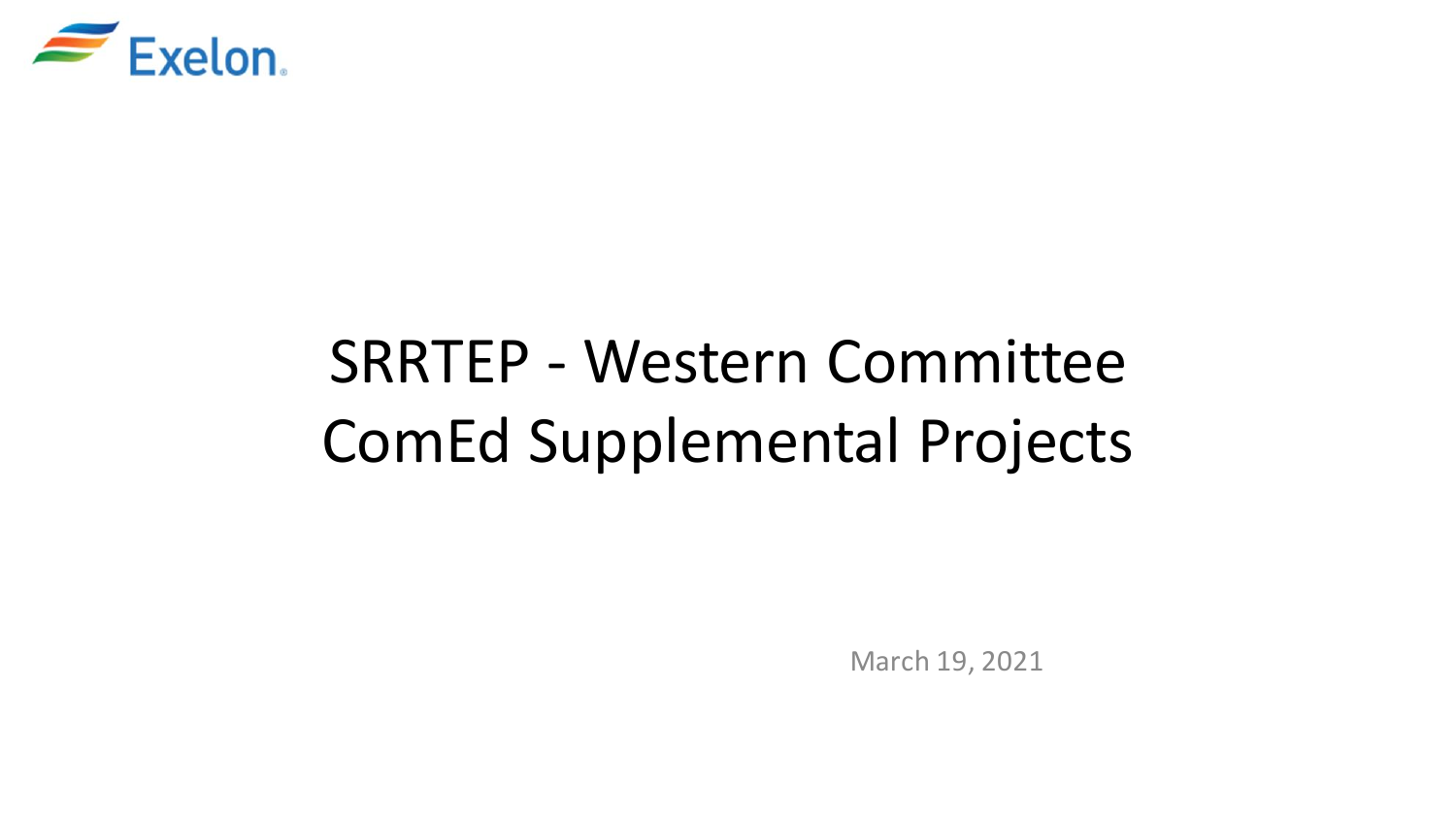# Needs

Stakeholders must submit any comments within 10 days of this meeting in order to provide time necessary to consider these comments prior to the next phase of the M-3 process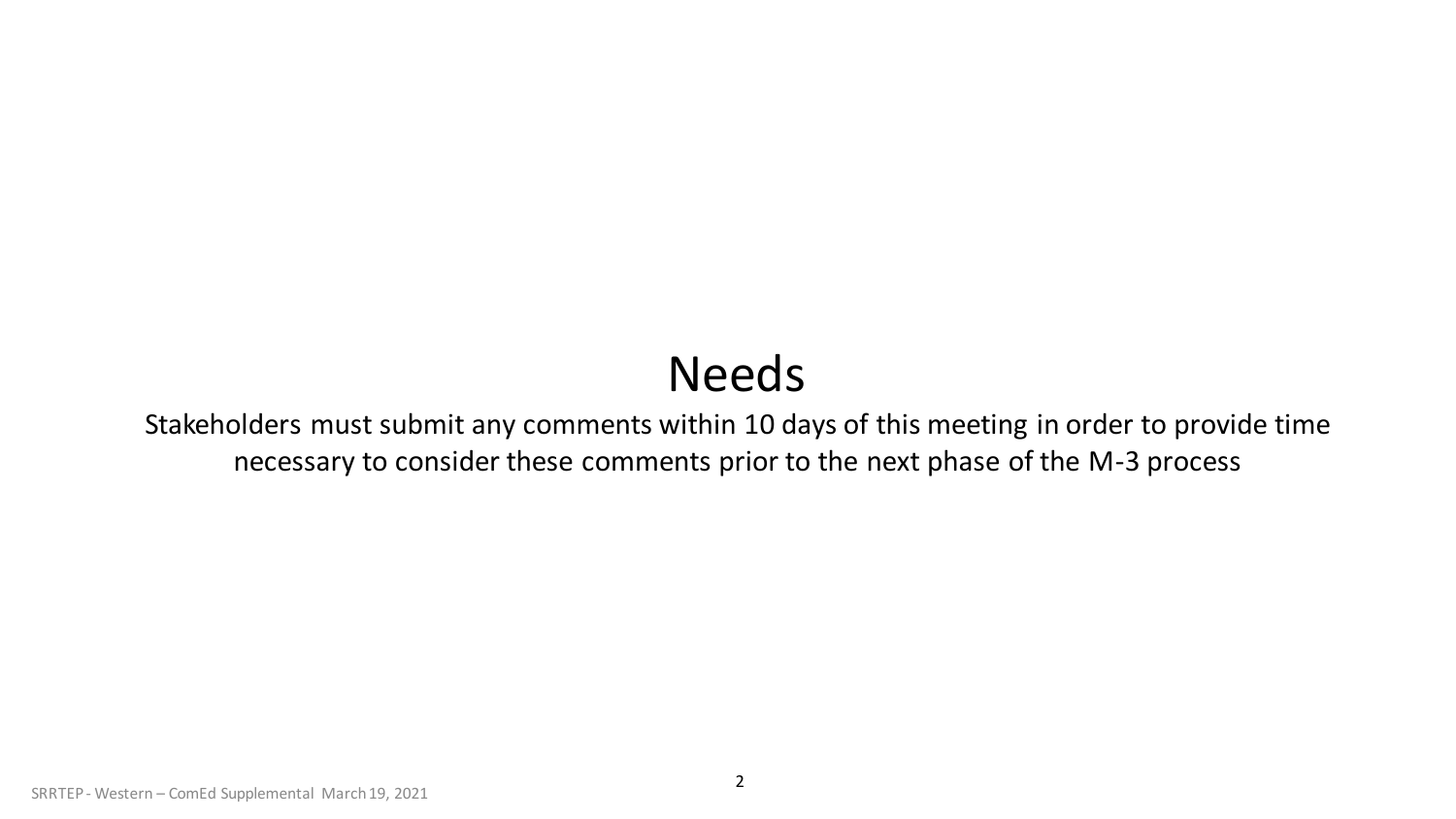

## ComEd Transmission Zone M-3 Process 138 kV Line 8604

**Need Number:** ComEd-2021-001

**Process Stage:** Need Meeting March 19, 2021

#### **Project Driver:**

Operational Flexibility and Efficiency

#### **Specific Assumption Reference:**

- Enhancing system functionality, flexibility, visibility, or operability
- Networking existing radial facilities

#### **Problem Statement:**

- 138 kV line 8604 is currently normally open at Bradley
- The Bradley / Kankakee area serves 335 MW of load from two lines
- Line 8604 has 3.5 miles of 636 kCMIL ACSR conductor on 40 year old wood H-frames.

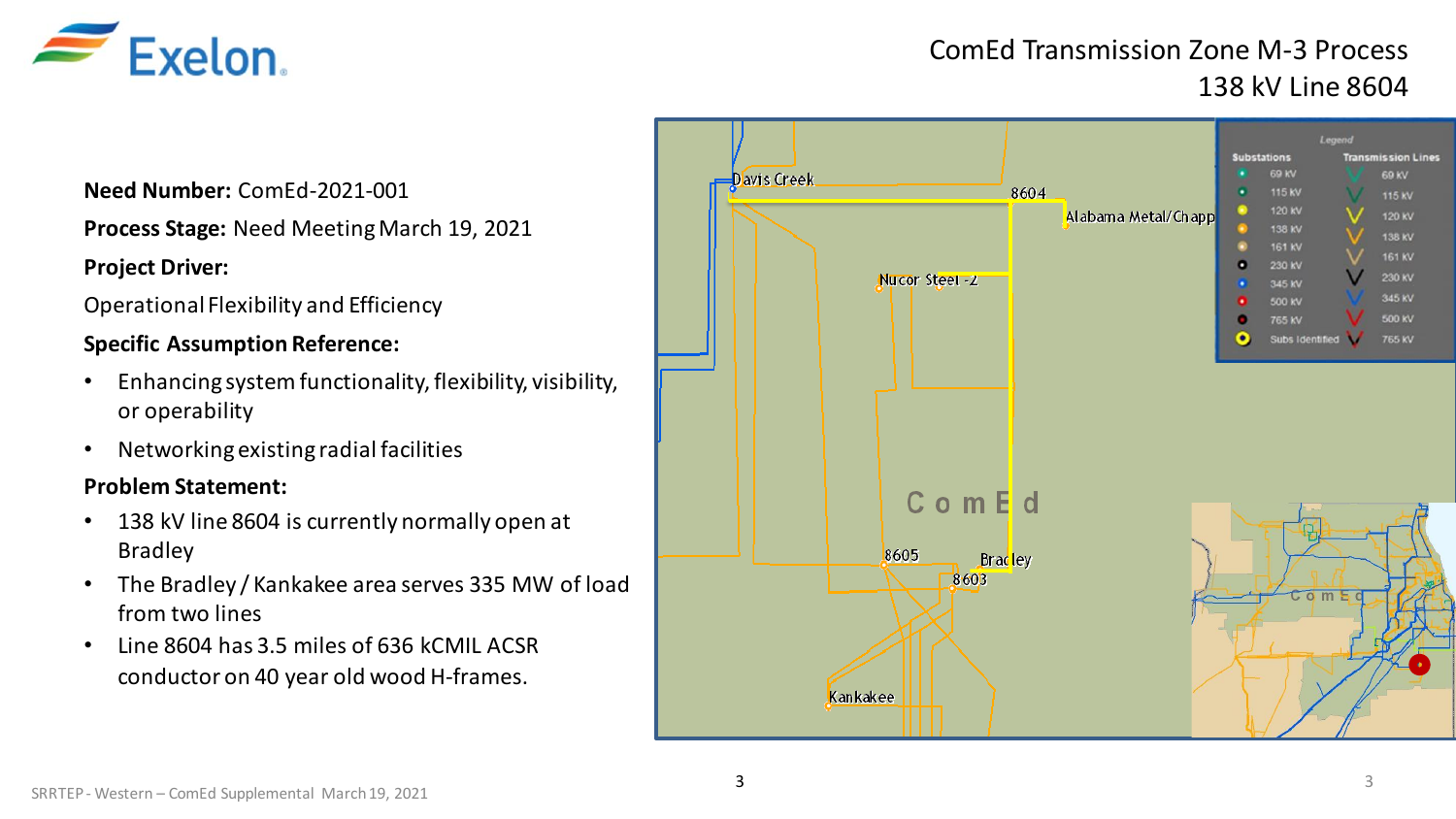

### ComEd Transmission Zone M-3 Process 138 kV Line 0708

**Need Number:** ComEd-2021-002

**Process Stage:** Need Meeting March 19, 2021

#### **Project Driver:**

Operational Flexibility and Efficiency

#### **Specific Assumption Reference:**

- Enhancing system functionality, flexibility, visibility, or operability
- Internal and/or regulatory recommended design guidelines or standards

#### **Problem Statement:**

- 138 kV line 0708 is directly connected to center bus at State Line substation without a circuit breaker.
- A fault on line 0708 separates the 2 other 138 kV buses.

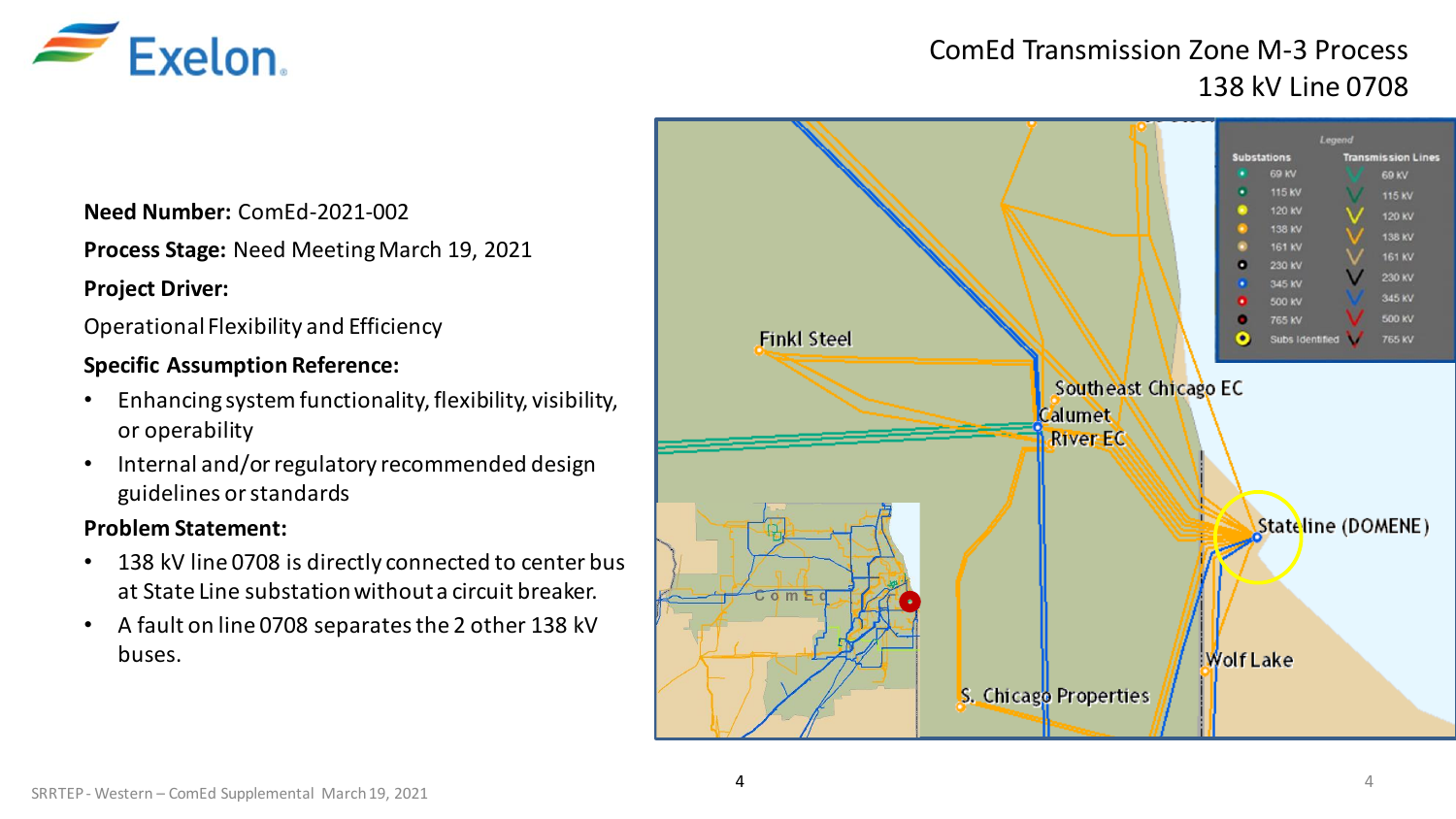# Appendix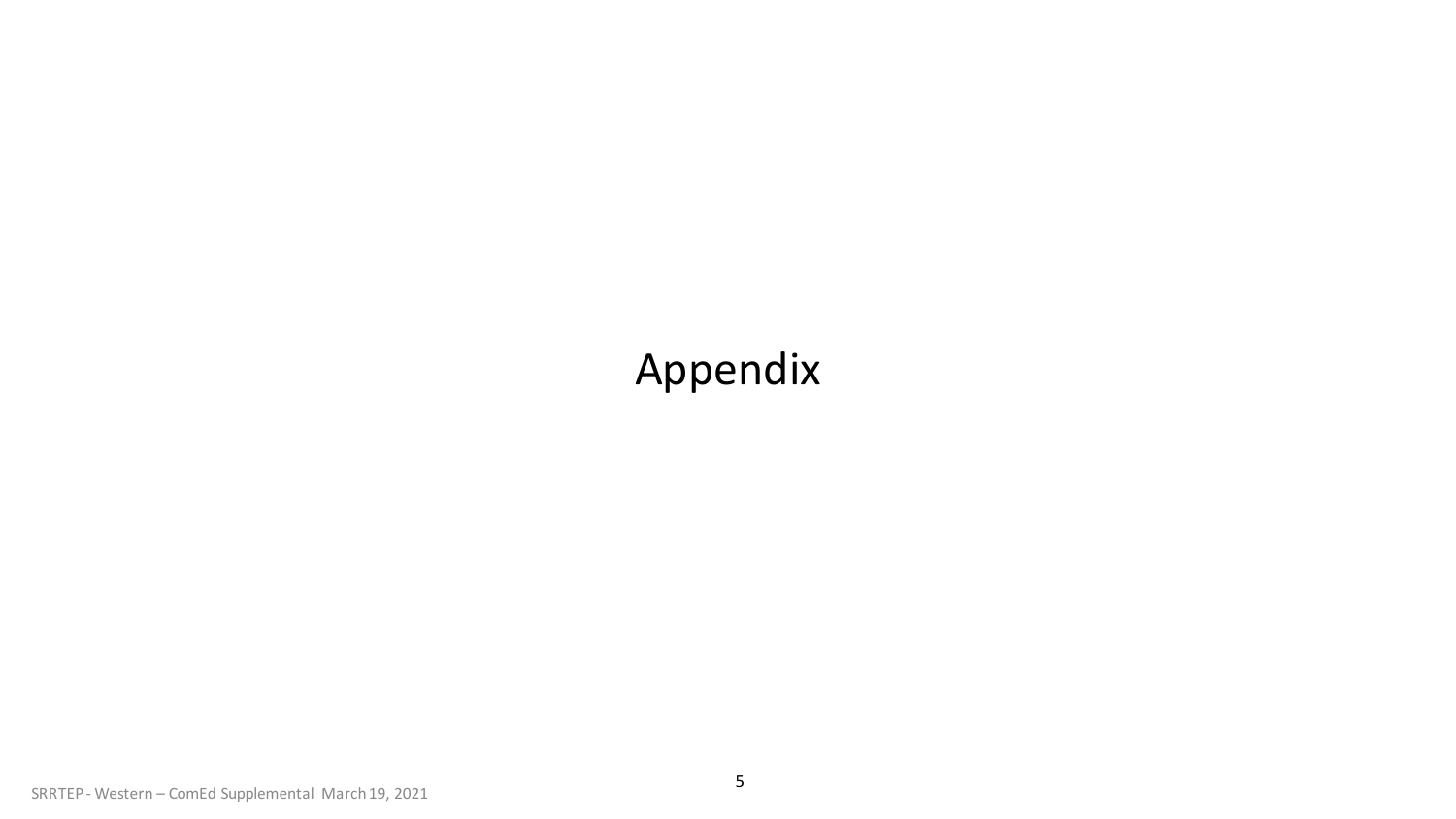# High Level M-3 Meeting Schedule

| <b>Activity</b>                               | Timing                             |
|-----------------------------------------------|------------------------------------|
| Posting of TO Assumptions Meeting information | 20 days before Assumptions Meeting |
| Stakeholder comments                          | 10 days after Assumptions Meeting  |

#### Needs

### Solutions

### Submission of Supplemental Projects & Local Plan

| <b>Activity</b>                                | Timing                       |
|------------------------------------------------|------------------------------|
| TOs and Stakeholders Post Needs Meeting slides | 10 days before Needs Meeting |
| Stakeholder comments                           | 10 days after Needs Meeting  |
|                                                |                              |

| <b>Activity</b>                                    | Timing                           |
|----------------------------------------------------|----------------------------------|
| TOs and Stakeholders Post Solutions Meeting slides | 10 days before Solutions Meeting |
| Stakeholder comments                               | 10 days after Solutions Meeting  |

| <b>Activity</b>                                       | Timing                                                                                         |
|-------------------------------------------------------|------------------------------------------------------------------------------------------------|
| Do No Harm (DNH) analysis for selected solution       | Prior to posting selected solution                                                             |
| Post selected solution(s)                             | Following completion of DNH analysis                                                           |
| Stakeholder comments                                  | 10 days prior to Local Plan Submission for integration into RTEP                               |
| Local Plan submitted to PJM for integration into RTEP | Following review and consideration of comments received after<br>posting of selected solutions |